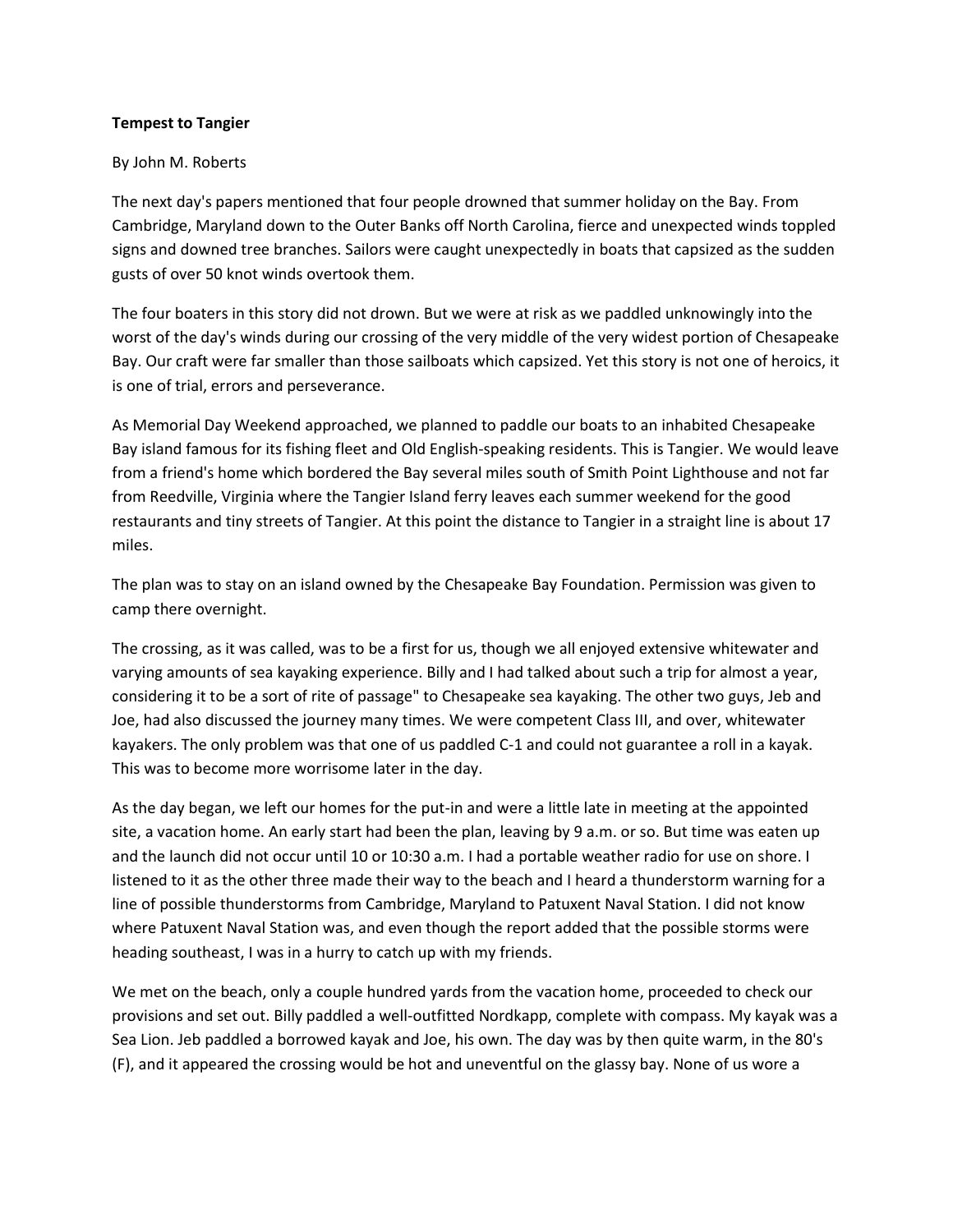wetsuit, it would have been stifling if not dangerous due to dehydration from over-perspiring. We packed light paddling jackets and plenty of sunscreen. The water temperature was about 70 degrees.

Billy said that we needed to make good time as the last thing we wanted was to be caught in the middle when a storm passes. To the north, several miles away, we could see the Smith Point Lighthouse with its rotating beacon. This beacon changes color as you enter the shipping lanes, three or four miles out. By watching this light, you can tell when you are in these lanes and watch out for fast-moving ships. At 20 knots they can be on top of you in no time!

A heading of approximately 15 degrees north of Tangier was chosen because of the light winds from the north and because Tangier might be difficult to see in the early summer haze. As we approached the shipping lanes, we rafted up and broke for lunch. The scenery is beautiful out in the Bay, far away from shore. Through the haze, we could see up and down the western side of the Bay, but could not yet make out Tangier, about 11 miles away.

Shortly after lunch the wind began to pick up and I lagged behind the other three. The winds were not threatening, however, and we quickly crossed the one to two mile wide shipping lane. Here we came upon a sailboat of 24 feet or so in length. The sailor and his wife were enjoying a relaxing day on the Bay. They were surprised at the sea kayaks and offered us a beer. Two beers were split among us plenty in the heat. The sail boaters parted and continued on their way.

Sometime around 12:30 or 1 p.m. the winds became stiffer, and the seas grew to three feet. However, there was no sign of thunderstorms and we felt committed after having covered approximately 10 of the roughly 15 miles. Still, no sign of Tangier, though. During the next 30 to 40 minutes, the winds steadily increased to about 15 knots. Good progress was being made, even though an increasing "crab" angle was needed to maintain heading. We still headed north of Tangier, realizing that the winds would push us south of our heading and onto our true course to Tangier. At any rate, we did not wish to miss Tangier if the winds picked up even more, for to the south was the very widest portion of the Bay, 25 miles of open water. Tangier is the last in a string of islands leading south down the Bay from Maryland. Missing Tangier could make a long day.

The winds were growing strong now, gusting to 25 or 30 knots. The seas were growing too, passing 5 feet, 6 feet. Could we make it to Tangier? Still, no sign of the island. Stronger still, a storm was certain, only its intensity was in doubt. Time passed, perhaps only 10 more minutes, as the seas grew to 8 or 10 feet or so. The noise of the wind was becoming louder and we struggled to stay together. At least two of us sighted a rapidly moving line of very dark clouds, heading our way. It was only a matter of time before it would be upon us. Could we outpace the worst of it? Maybe, and the best chance seemed to be to turn around. Suddenly a decision was made. "We're turning back!" Billy shouted as he turned his craft from northeast to northwest. The others followed suit.

Up and down our small boats bobbed in the strengthening seas. Visibility was rapidly decreasing in the blowing mist and water droplets. The sound of the storm grew. Looking up, we could see a dark and menacing line of clouds racing towards us. It would be upon us soon. There would be no escape from its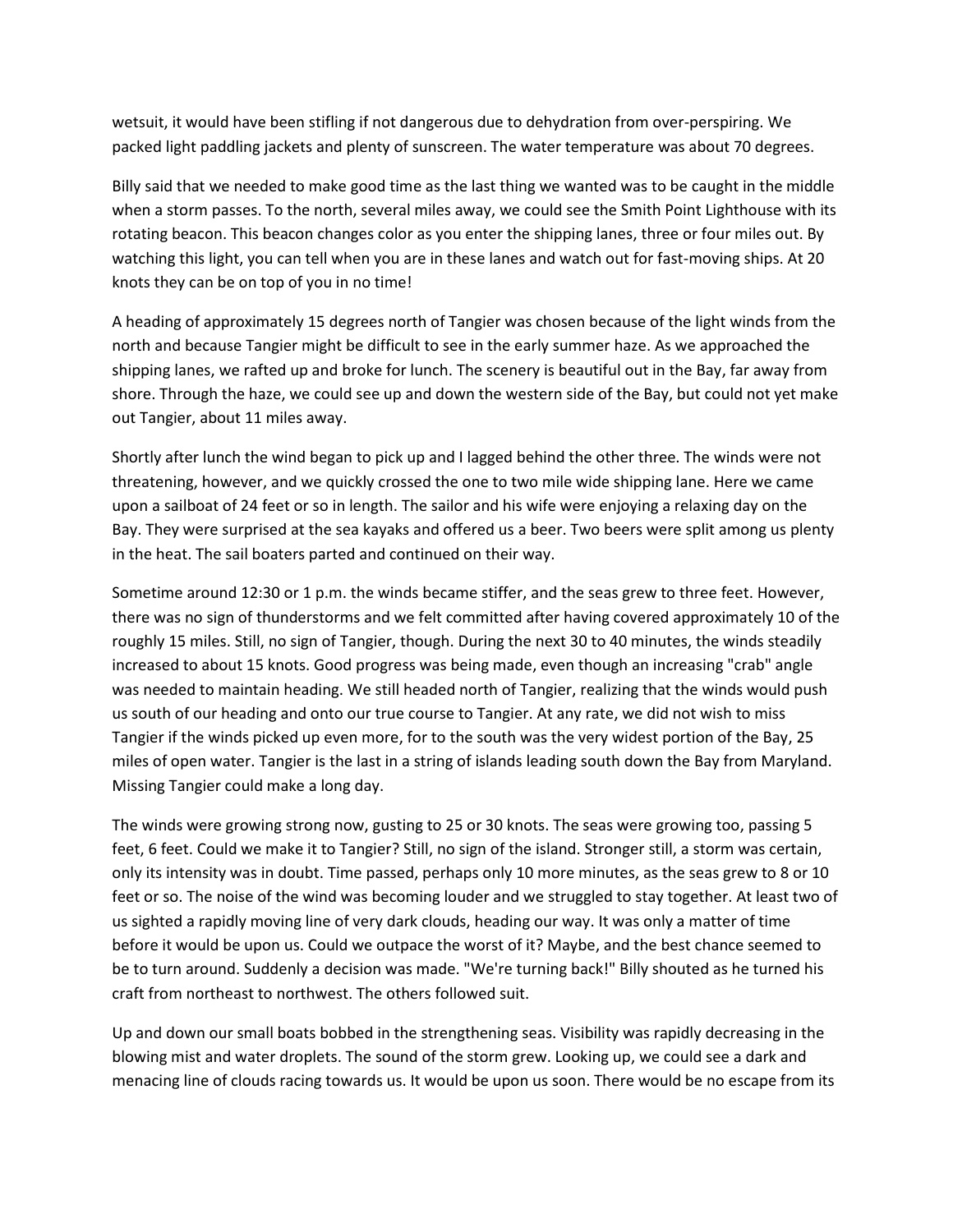grasp. I realized a wall of wind was almost there. I could see it coming as it beat against the water and stirred up even more mist. "Here it comes!!" I hollered in warning. We all turned to brace into the blast.

It must have been 50 knots or more. 52 knots were recorded at the landing field on Tangier that day. For a few moments, perhaps minutes, all we could do was to brace into the wind, cower down in our boats and furtively glance around to check the safety of each other. What would Aeolus hurl? One of his north winds. And how strong would it be? How high would the seas grow? We all knew that waves grow higher as a strong wind is prolonged. From a river bank, at least a paddler can see what it is with which he must contend, how difficult are the rapids. Being caught six to ten miles from the nearest shores in a sudden storm offers the paddler no such luxury. We knew only that we did not know. We did not know what this sudden gale was, how it formed, or how long it would take to pass. We did not know how long it would be before the winds would moderate or how high the seas could grow during this time. We did not know if we could paddle to shore in the building ten-foot seas. Fishing boats and sailing craft were being tossed almost out of the water. We did not know what would pass those next few hours. We did not know if we would live or, like other unfortunate sailors, we were seeing the end.

Very few words were exchanged; the roar of the storm and the dangers of collision prevented much communication. The horizontal spray quickly brought down the visibility to less than 100 meters. At this point, Joe and I were closer to each other than we were to Billy and Jeb. "Brace into it!" Joe shouted. For a few minutes it was all we could do. My god, I thought, will we be overturned, and will my paddle be blown away? Will we be able to make any progress in this condition? Then, slowly, we grew more accustomed to the winds and we turned farther towards the west and began paddling, or rather bracing, stroking, bracing, and clutching our paddles for dear life. (None of us had used paddle leashes though we did have spare paddles.)

How high would the waves grow? Time alone would tell. They grew to 15 feet and more. The top three feet were breaking now. Occasionally a slightly larger wave would break more forcefully, causing us to duck our heads so as not to take on the full force of the impact. If only they don't grow much higher.

It was then I realized that Joe was taking pictures, pictures of the storm! My god! "Yeehahhh!!!" he shouted. Visions of Slim Pickens riding an atomic bomb to destruction, feelings of defiance, of gathering confidence, and even maybe exuberance at being challenged even though it was a do-or-die situation, flooded my mind. We're going to make it! I prayed.

In the melee, Joe and I had, by default, sort of paired up and now Joe shouted, let's pair up! We made progress, crabbing across the wind, beginning our long ferry across the Bay.

It seemed that Billy and Jeb were having some kind of trouble. "Joe!" I hollered. "Joe, let's get closer to Billy, Joe!!" But Joe could not hear me, and I was afraid to turn around and look at Billy because in the quartering winds I might be knocked over. Joe could, it seemed, turn around more confidently and could see better than I if Billy needed help. I turned. Billy was working with Jeb's boat. "Billy!" I called. "Billy!" No answer.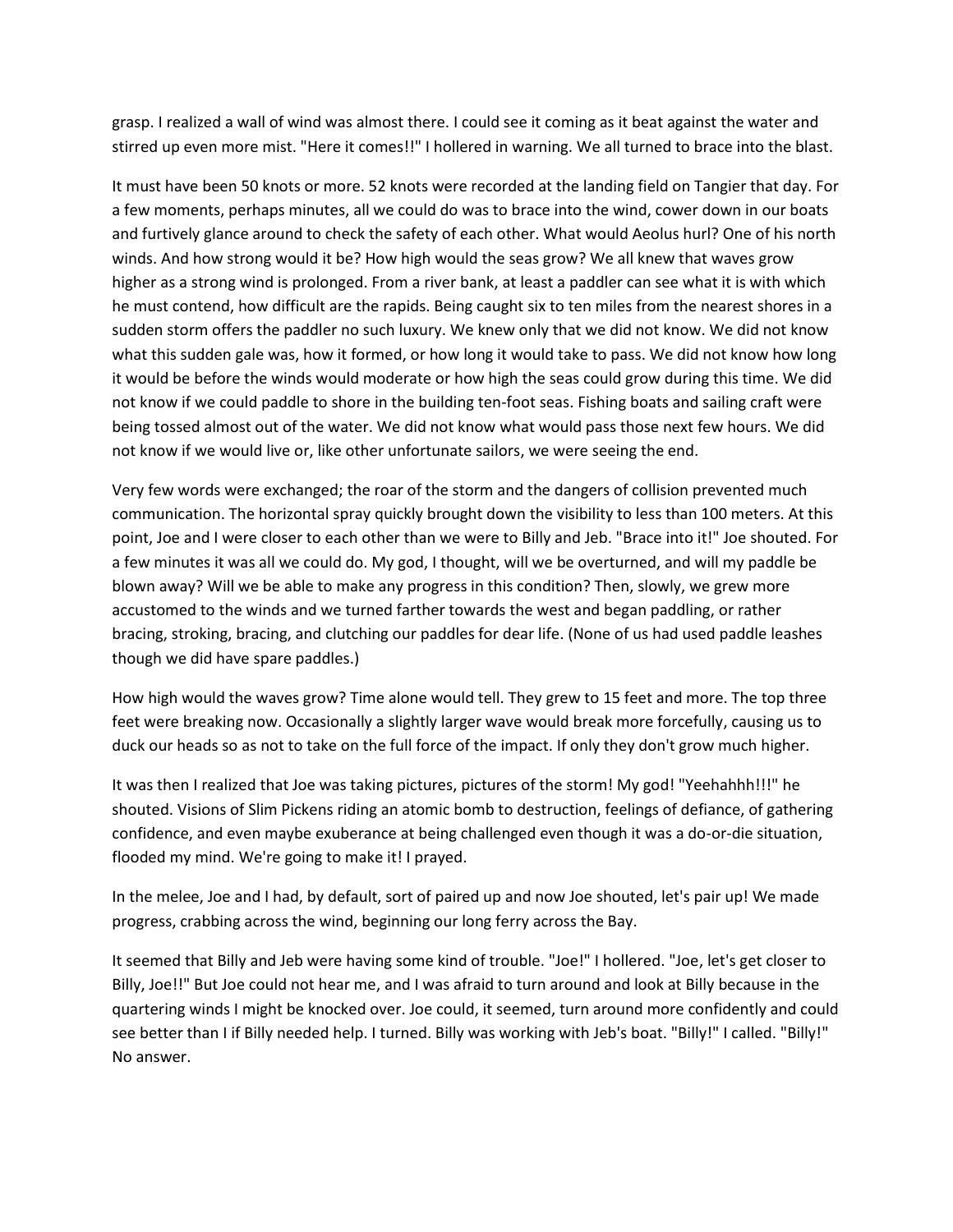My kayak drew closer to Joe's. There were a few fishing craft around us. I wondered if we should try to board one, giving up our boats to the sea. We had only a little time to decide, for we were not getting closer to the fishing boats. We could set off a flare. "Joe!...Joe!...do you think we are going to make it?" I asked, considering the possibility of escape on a larger boat. Realizing my question seemed to engender languor and despondency, I added, do you think we should try to board a boat? repeating this over several times before he understood the idea. The answer--a shrug. We both looked around, saw a wildly tossing 20-foot fishing boat. It would be tough to even climb aboard, and once out of our kayaks we would be committed. We both realized this was not a good idea, not yet anyway. With that decision past, our spirits seemed to rise. We pressed on.

More time passed, I turned again. Billy did not seem to want any help. But shouldn't we all stick close together? This is what the books say. "Joe!" I shouted again. "It looks like they are doing something!" I doubted that many of these words reached Joe's ears. I wondered which ones did. Anyway, it seemed that Billy was okay.

Full steam ahead! I was not going to be the laggard this time. I was going to make some headway. Billy and Jeb would catch up later. Surging ahead, I passed Joe, 60 meters away. It was easy to not stick together in these seas. Joe hesitated, I later learned, wanting to stay closer to Billy. Our poor communications were beginning to hurt us. I turned back only occasionally now that I was trying to make headway. Anyway, Joe could keep better track of Billy than could I.

Occasionally, I turned back to see Billy farther away, but they were sticking together and maybe we would be better off as two teams of two. Around us in the melee were other craft, none closer than a quarter mile: a small fishing boat, a more distant but larger boat, and the sailboat with the friendly couple.

It appeared as though the sailboat we had passed an hour earlier was approaching Billy. At this point Joe said he felt as though we were beginning to pull away from the other paddlers and he felt obligated to stay with me and to remain with Billy and Jeb. Finally, Joe decided to stay with me. The next thing I realized was that we had lost Billy. That was easy. Waves were now 15 feet and more high. One paddler could be hidden from another only 25 meters away.

The air was clearing and the wind was moderating with gusts only infrequently to 45 knots or so. However, for the next four to six hours the winds would remain strong and steady above 30 to 35 knots. The seas seemed to still be building. "John!" Joe hollered. And then he said something indistinguishable. Joe repeated. Still I could not understand. After a minute or more we maneuvered our kayaks closer together, maybe 7 to 10 meters apart, as close as we dared. "There's Tangier!" Joe explained. I risked capsizing once again to turn around and look toward the direction Joe pointed. There it was, only 5 miles or so away. The opposite shore, our designated goal, seemed twice as far away. By now we knew we were totally separated from Billy and Jeb, yet hoped that we would be able to link up with them. We should go on. Billy would go on, even if he sighted Tangier since this was our last plan. "Come on!" Joe shouted. I hesitated, Billy said to go west! I looked at Tangier, it was so much closer, but if we missed it, if we were carried south by the ferocious winds, we would be in the widest portion of the Chesapeake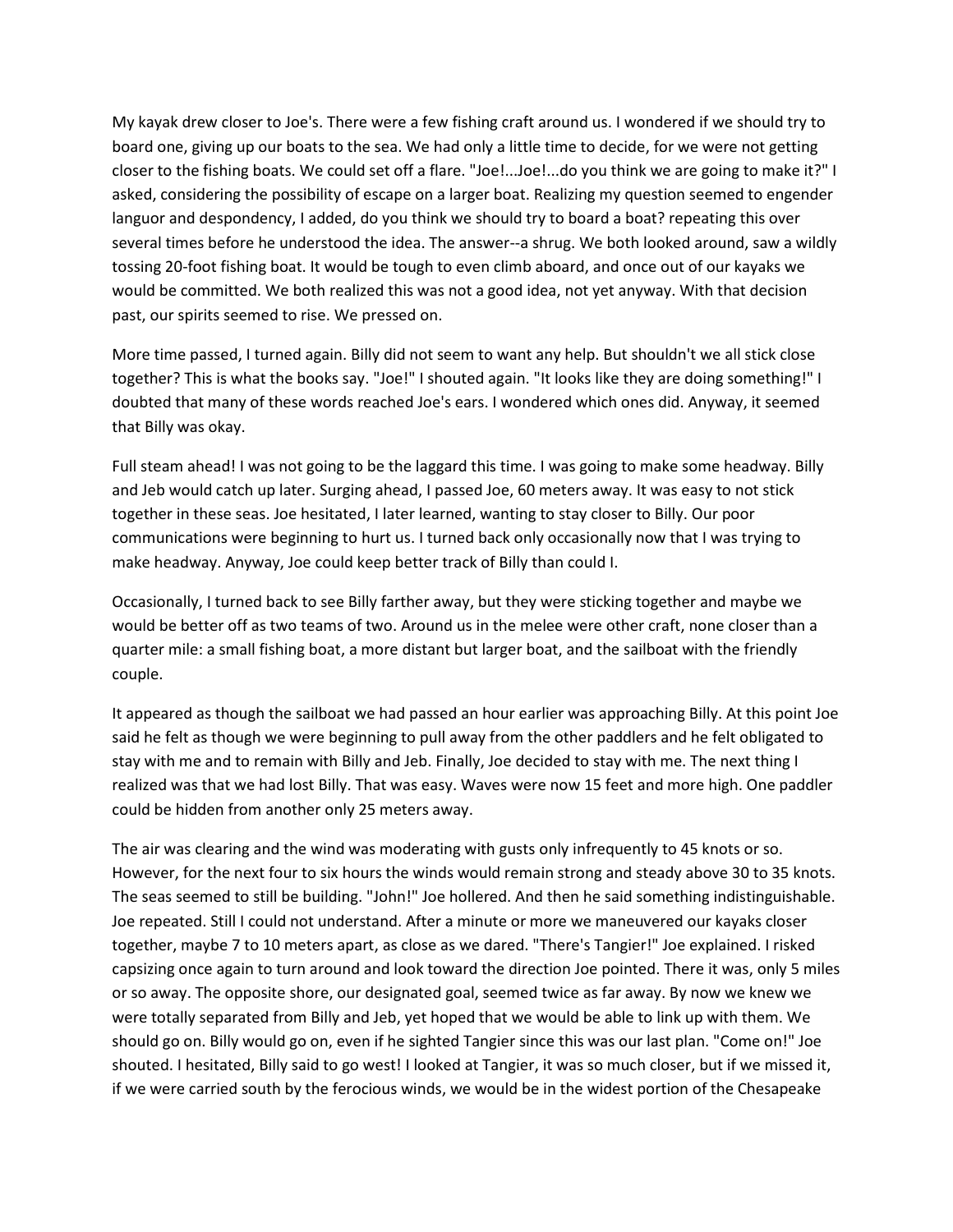Bay and have at least another 10 or 15 miles of open water between us and land. "Okay!" I yelled. And with that we changed our angle of attack and began to ferry to the east.

Because the wind was out of the north northeast, we now headed more directly into it. More of our energy was expended in fighting the wind and less in making headway in our ferry. However, by now I had learned that my rudder could be very valuable in holding course, or in turning. With its assistance, no longer did I have to pull so hard on the right side of the kayak paddle. My hand, which was starting to fatigue and to ache, could do less work. I believed that we would intercept Billy and Jeb if we aimed back across the Bay. We could then all proceed to the closer shore as a complete group.

This was not to happen. While Joe and I were paddling west, Billy was desperately trying to assist Jeb. Jeb's kayak, because of excess windage, could not be held at a ferrying angle. He could only point upwind or downwind. They would be dead in the water, with a long, long ride to Norfolk, if Billy were not able to help. He did this, in tossing heavy seas by connecting his kayak to Jeb's by a tow line. Through their combined efforts, they were able to make slow progress. Then suddenly, as a wave crested, Jeb's boat yanked on the line and Billy went over. He rolled. They paddled some minutes more. And pop! The line broke loose. They drew close again and Billy reattached the rope. This time it held, though Billy would have to roll up several more times when he was yanked over.

As Billy and Jeb were continuing to hold a westward course, we approached the area where bombing practice is run on sunken warships just west of Tangier. It crossed our minds that perhaps these vessels would offer some shelter from the waves. In the clear skies we saw the ships were only a mile or two away. We could see the windows and anchor lines in the distance. However, they did not lie on a direct line to Tangier and we held our angle. There were, by now, no boats to be seen anywhere on the Bay. For a half-hour we paddled hard and during this time it seemed as though we made little progress. The ships were at the same angle to Tangier, or so it seemed. How could this be? We could only paddle on and hope that our strength would carry us to Tangier itself. We hoped that we would not be carried south of this last refuge.

Finally we could tell that our energies were bringing us east. The ships were now to the south and not southeast. On the other hand, the waves grew higher and as I looked down it seemed as though the water had changed color from blue-green to a lighter shade of green. We were entering a shallow area with higher and steeper waves. Changing our direction, we headed more northerly, more into the wind. This angle slowed our progress eastward. But it was our only apparent choice, 15-18 foot waves were high enough!

After another half hour to hour of paddling, it was apparent that we would likely intersect Tangier. Joe led the way. We were only 2 or 3 miles away now and we could see the northwest corner of Tangier clearly. The water tower guided us. Winds tossed the waves and boats were rocking in their harbors. We were approaching the beach near the Tangier runway. No one was in sight. We could see the Crisfield ferry leaving Tangier. Water splashed up higher than the ferry itself as it plowed its way to the east. In a few moments it disappeared behind some trees.